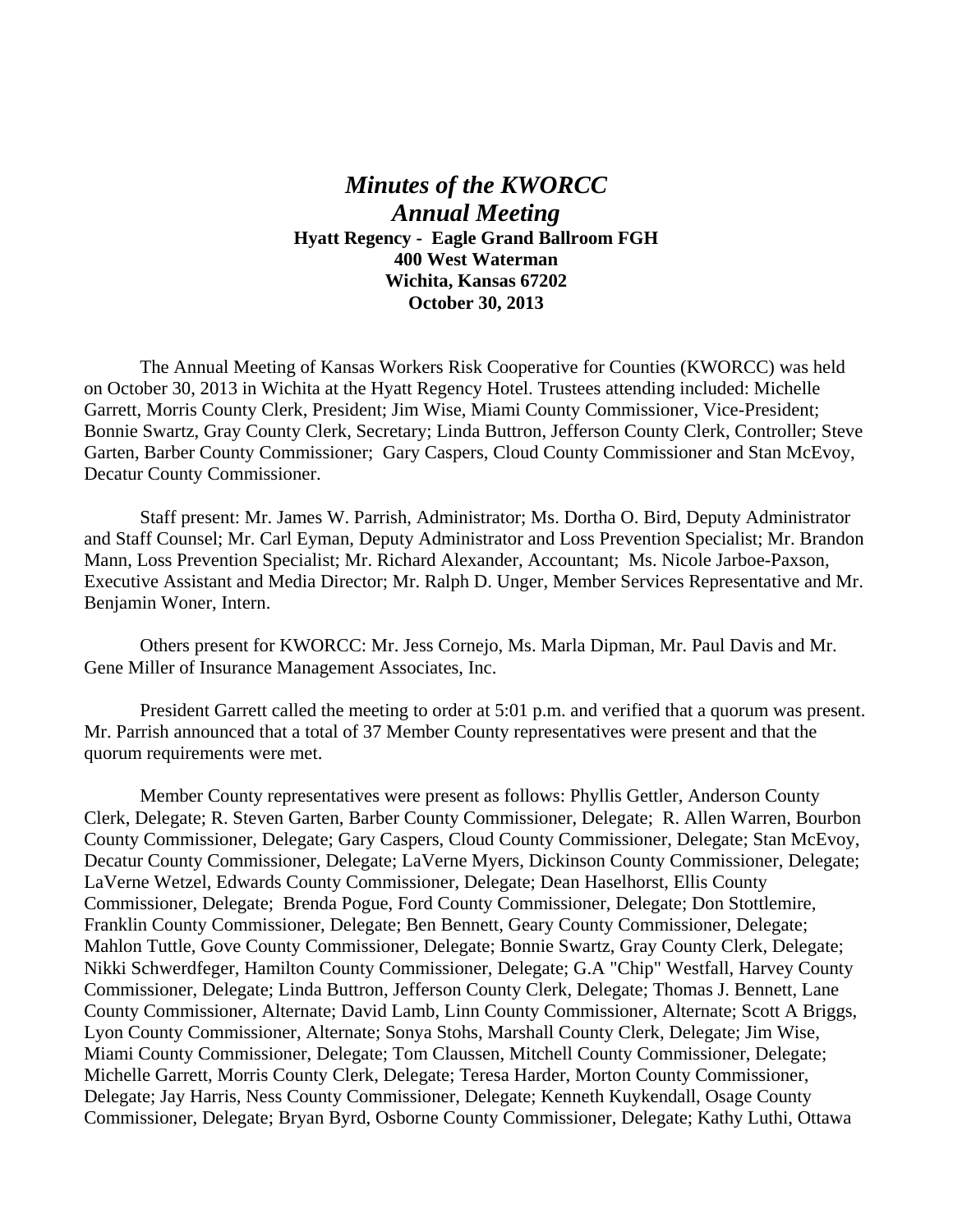County Commissioner, Alternate; Kathy Bowman, Pawnee County Commissioner, Alternate; Ken Urban, Rush County Commissioner, Alternate; Gary Skibbe, Scott County Commissioner, Delegate; Doyle Kauk, Sheridan County Commissioner, Alternate; Steve Evert, Sherman County Commissioner, Delegate; John D. Smith, Stanton County Commissioner, Delegate; Pat Hall, Stevens County Commissioner, Delegate; Mike Baughn, Thomas County Commissioner, Delegate and Adam W. Smith, Wallace County Commissioner, Delegate.

 President Garrett then addressed Agenda Item No. 2, "Approval of the Agenda." Jim Wise, Miami County Commissioner, moved to approve the agenda as presented. Stan McEvoy, Decatur County Commissioner, seconded the motion which CARRIED unanimously.

 President Garrett addressed Agenda Item No. 3, "Consideration of the Minutes of the Meeting of November 14, 2012." Steve Evert, Sherman County Commissioner, moved to approve the minutes as presented. Steve Garten, Barber County Commissioner, seconded the motion which CARRIED unanimously.

 President Garrett next addressed Agenda Item No. 4, "Election of KWORCC Trustees." She announced that there were four positions open, with nominations received for the following: Jim Wise, Miami County Commissioner, incumbent for the Southeast District; Stan McEvoy, Decatur County Commissioner, incumbent for the Northwest District; Steve Garten, Barber County Clerk, incumbent, for the South Central District; Gary Caspers, Cloud County Commissioner, incumbent for the North Central District. President Garrett then asked for nominations from the floor. There were no further nominations. President Garrett called for a motion to close nominations. Mahlon Tuttle, Gove County Commissioner, moved to close nominations and cast a unanimous ballot. Kathy Luthi, Ottawa County Commissioner, seconded the motion which CARRIED unanimously.

 President Garrett addressed the membership, pursuant to Agenda Item No. 5, "President's Opening Remarks." President Garrett introduced the members of the KWORCC Board of Trustees, the KWORCC staff and the representatives from IMA. She discussed the current status of KWORCC membership, noting that the pool has 72 members including 67 county members, two hospitals and three county instrumentalities.

 President Garrett explained that the KWORCC Board consists of county elected officials who serve as trustees. The board meets each month and has three primary committees consisting of the Investment Committee, the Personnel Committee and the Audit Committee that meet periodically and make recommendations to the full board.

President Garrett reported that KWORCC has more than \$21 Million in assets and is stronger than ever. She explained that because of higher losses in 2012 and added services (such as health department and ambulance) many members will experience an increase in premiums for policy year 2014. She said KWORCC continues to strive to keep premiums down, thus for a third year in a row, the Trustees have committed substantial reserve funds to reduce premiums in 2014. She explained that this also rewards members for continued loyalty. President Garrett said another strategy for reducing premiums is that KWORCC highlights continuous promotion of workplace safety to prevent injury to - and death of -- employees of members.

 President Garrett then called upon Mr. Richard Alexander to address Agenda Item No. 6, "Financial Report." Mr. Alexander presented the statement of financial condition and statement of operations as of September 30, 2013.